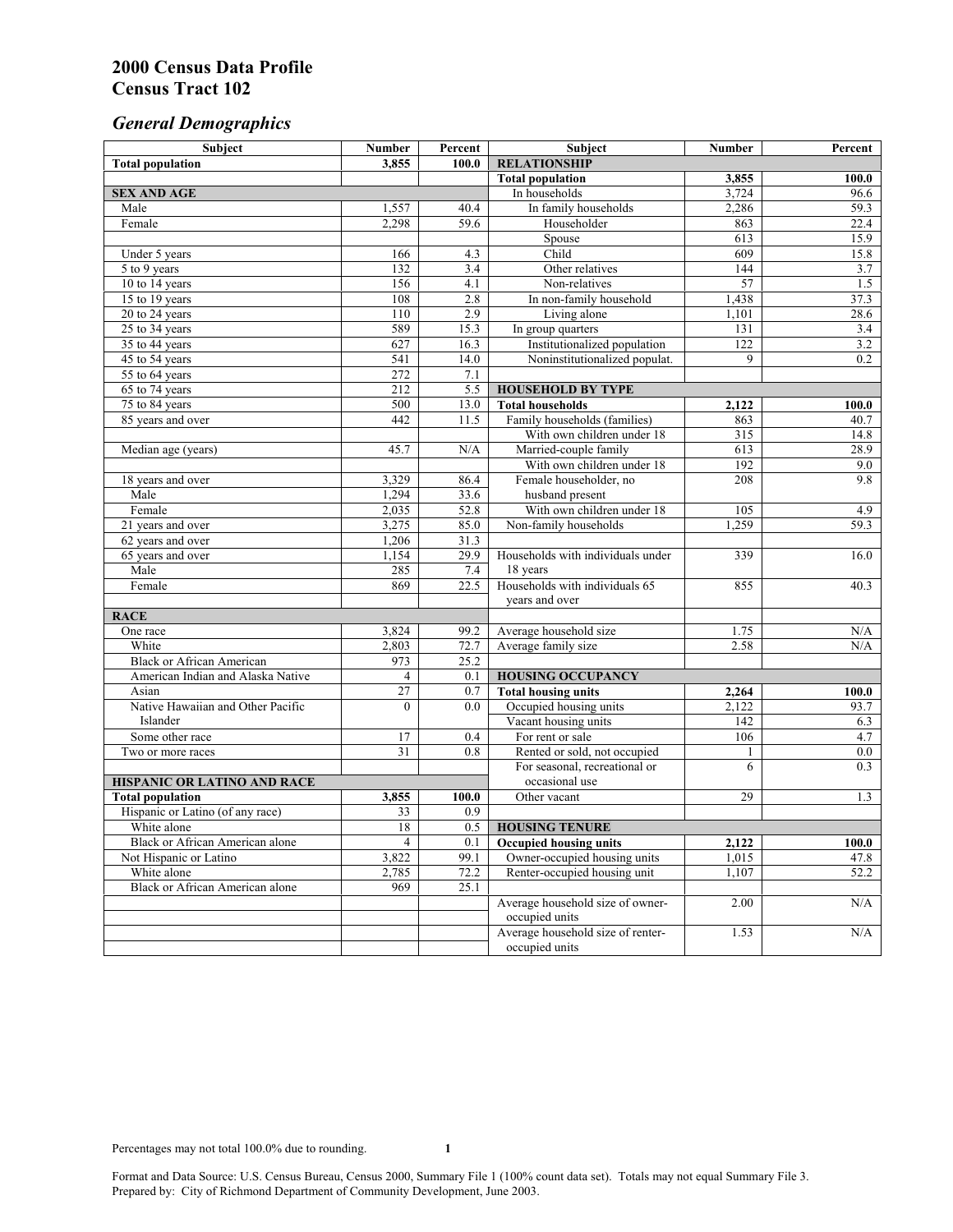## *Social Characteristics*

| <b>Subject</b>                                             | <b>Number</b>            | Percent       | <b>Subject</b>                                   | <b>Number</b> | Percent |
|------------------------------------------------------------|--------------------------|---------------|--------------------------------------------------|---------------|---------|
| <b>SCHOOL ENROLLMENT</b>                                   | <b>RESIDENCE IN 1995</b> |               |                                                  |               |         |
| Population 3 years and over enrolled in                    | 520                      | 100.0         | Population 5 years and over                      | 3,639         | 100.0   |
| school                                                     |                          |               | Same house in 1995                               | 1,779         | 48.9    |
| Nursery school, preschool                                  | 50                       | 9.6           | Different house in the U.S. in                   | 1.823         | 50.1    |
| Kindergarten                                               | 11                       | 2.1           | 1995                                             |               |         |
| Elementary school (grades 1-8)                             | 207                      | 39.8          | Same county                                      | 610           | 16.8    |
| High school (grades 9-12)                                  | 88                       | 16.9          | Different county                                 | 1,213         | 33.3    |
| College or graduate school                                 | 164                      | 31.5          | Same state                                       | 743           | 20.4    |
|                                                            |                          |               | Different state                                  | 470           | 12.9    |
| <b>EDUCATIONAL ATTAINMENT</b>                              |                          |               | Elsewhere in 1995                                | 37            | 1.0     |
| Population 25 years and over                               | 3,175                    | 100.0         |                                                  |               |         |
| Less than 9 <sup>th</sup> grade                            | 182                      | 5.7           | NATIVITY AND PLACE OF BIRTH                      |               |         |
| $9th$ to $12th$ grade, no diploma                          | 351                      | 11.1          | <b>Total population</b>                          | 3,855         | 100.0   |
| High school graduate (includes equivalency)                | 682                      | 21.5          | Native                                           | 3.795         | 98.4    |
| Some college, no degree                                    | 686                      | 21.6          | <b>Born</b> in United States                     | 3,760         | 97.5    |
| Associate degree                                           | 75                       | 2.4           | State of residence                               | 2,402         | 62.3    |
| Bachelor's degree                                          | 761                      | 24.0          | Different state                                  | 1,358         | 35.2    |
| Graduate or professional degree                            | 438                      | 13.8          | Born outside United States                       | 35            | 0.9     |
| Percent high school graduate or higher                     | 83.2%                    | N/A           | Foreign born                                     | 60            | 1.6     |
| Percent bachelor's degree or higher                        | 37.8%                    | N/A           | Entered 1990 to March 2000                       | 42            | 1.1     |
|                                                            |                          |               | Naturalized citizen                              | 31            | 0.8     |
| <b>MARITAL STATUS</b>                                      |                          |               | Not a citizen                                    | 29            | 0.8     |
| Population 15 years and over                               | 3,385                    | 100.0         |                                                  |               |         |
| Never married                                              | 824                      | 24.3          | <b>REGION OF BIRTH OF FOREIGN BORN</b>           |               |         |
| Now married, not including separated                       | 1.344                    | 39.7          | Total (excluding born at sea)                    | 60            | 100.0   |
| Separated                                                  | 133                      | 3.9           | Europe                                           | 29            | 48.3    |
| Widowed                                                    | 709                      | 20.9          | Asia                                             | 22            | 36.7    |
| Female                                                     | 621                      | 18.3          | Africa                                           | $\theta$      | 0.0     |
| Divorced                                                   | 375                      | 11.1          | Oceania                                          | $\Omega$      | 0.0     |
| Female                                                     | 265                      | 7.8           | Latin America                                    | 9             | 15.0    |
|                                                            |                          |               | Northern America                                 | $\theta$      | 0.0     |
| <b>GRANDPARENTS AS CAREGIVERS</b>                          |                          |               |                                                  |               |         |
| Grandparent living in household with                       | 17                       | 100.0         | <b>LANGUAGE SPOKEN AT HOME</b><br>3,639<br>100.0 |               |         |
| one or more own grandchildren under 18                     |                          |               | Population 5 years and over                      |               |         |
| years                                                      | $\theta$                 |               | English only                                     | 3,455<br>184  | 94.9    |
| Grandparent responsible for grandchildren                  |                          | 0.0           | Language other than English                      |               | 5.1     |
|                                                            |                          |               | Speak English less than<br>"very well"           | 32            | 0.9     |
| <b>VETERAN STATUS</b>                                      |                          |               | Spanish                                          | 104           | 2.9     |
| Civilian population 18 years and over<br>Civilian veterans | 3,333<br>322             | 100.0<br>9.7  |                                                  | 10            | 0.3     |
|                                                            |                          |               | Speak English less than<br>"very well"           |               |         |
| <b>DISABILITY STATUS OF THE CIVILIAN</b>                   |                          |               | Other Indo-European                              | 67            | 1.8     |
| NONINSTITUTIONALIZED POPULATION                            | languages                |               |                                                  |               |         |
| Population 5 to 20 years                                   | Speak English less than  | 9             | 0.2                                              |               |         |
| With a disability                                          | 349<br>65                | 100.0<br>18.6 | "very well"                                      |               |         |
| Population 21 to 64 years                                  | 2.147                    | 100.0         | Asian and Pacific Island                         | 13            | 0.4     |
| With a disability                                          | 280                      | 13.0          | languages                                        |               |         |
| Percent employed                                           | 62.1%                    | N/A           | Speak English less than                          | 13            | 0.4     |
| No disability                                              | 1,867                    | 87.0          | "very well"                                      |               |         |
| Percent employed                                           | 78.0%                    | N/A           | Other Languages                                  | $\mathbf{0}$  | $0.0\,$ |
| Population 65 years and over                               | 1,011                    | 100.0         | Speak English less than                          | $\mathbf{0}$  | 0.0     |
| With a disability                                          | 685                      | 67.8          | "very well"                                      |               |         |

Format and Data Source: U.S. Bureau of the Census, Census 2000, Summary File 3 (sample data set). Totals may not equal Summary File 1 due to sampling.

Prepared by: City of Richmond Department of Community Development, June 2003.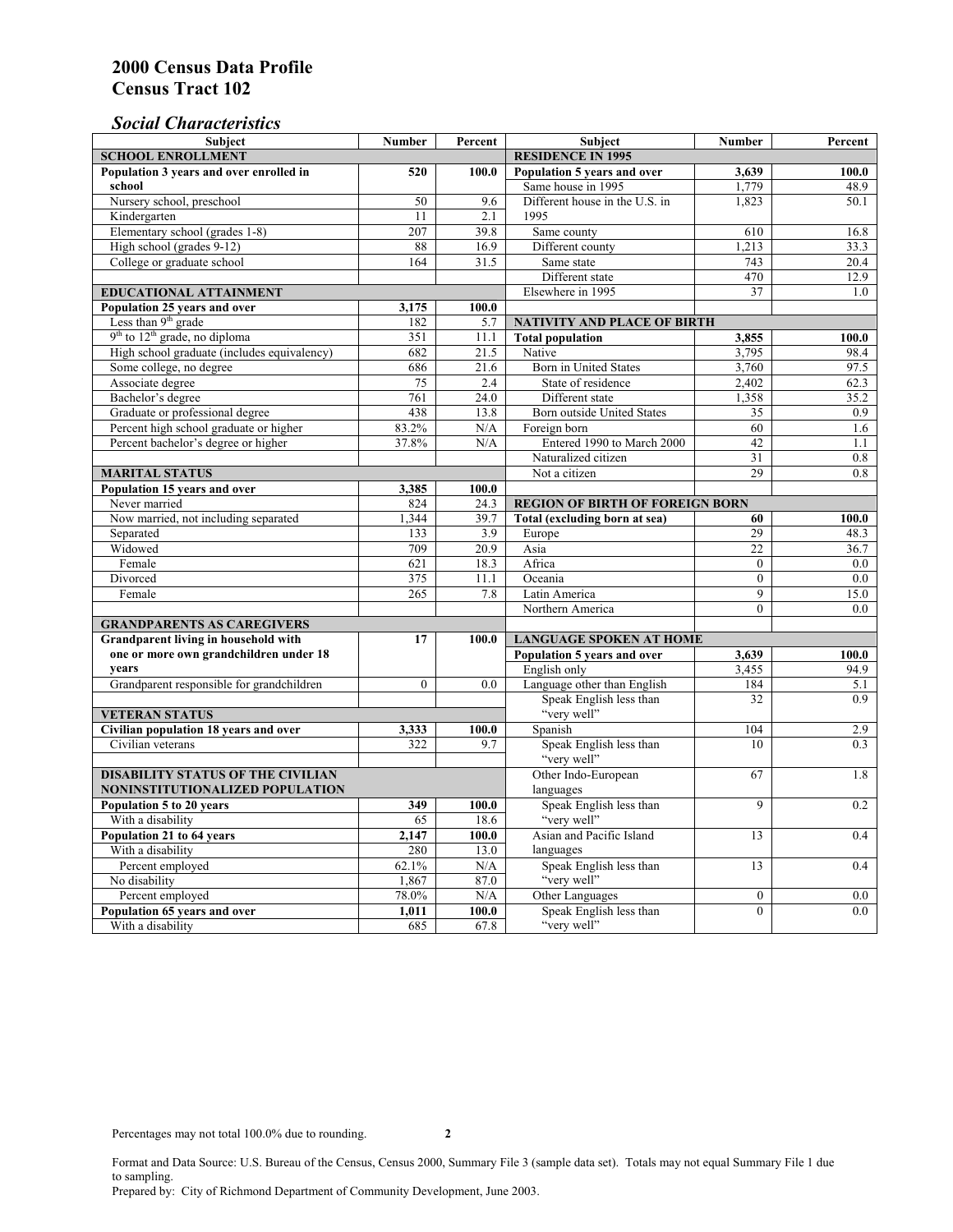## *Economic Characteristics*

| <b>Subject</b>                                     | <b>Number</b>    | Percent               | <b>Subject</b>                                                              | <b>Number</b>   | Percent          |
|----------------------------------------------------|------------------|-----------------------|-----------------------------------------------------------------------------|-----------------|------------------|
| <b>EMPLOYMENT STATUS</b>                           |                  | <b>INCOME IN 1999</b> |                                                                             |                 |                  |
| Population 16 years and over                       | 3,370            | 100.0                 | <b>Households</b>                                                           | 2,111           | 100.0            |
| In labor force                                     | 1,801            | 53.4                  | Less than \$10,000                                                          | 194             | 9.2              |
| Civilian labor force                               | 1,801            | 53.4                  | \$10,000 to \$14,999                                                        | 159             | 7.5              |
| Employed                                           | 1,694            | 50.3                  | \$15,000 to \$24,999                                                        | 407             | 19.3             |
| Unemployed                                         | 107              | 3.2                   | \$25,000 to \$34,999                                                        | 253             | 12.0             |
| Percent of civilian labor force                    | 5.9%             | $\rm N/A$             | \$35,000 to \$49,999                                                        | 357             | 16.9             |
| Armed Forces                                       | $\theta$         | 0.0                   | \$50,000 to \$74,999                                                        | 403             | 19.1             |
| Not in labor force                                 | 1,569            | 46.6                  | \$75,000 to \$99,999                                                        | 229             | 10.8             |
| Females 16 years and over                          | 2,062            | 100.0                 | \$100,000 to \$149,999                                                      | 54              | 2.6              |
| In labor force                                     | 909              | 44.1                  | \$150,000 to \$199,999                                                      | 29              | 1.4              |
| Civilian labor force                               | 909              | 44.1                  | \$200,000 or more                                                           | 26              | 1.2              |
| Employed                                           | 882              | 42.8                  | Median household income (dollars)                                           | 36,221          | N/A              |
| Own children under 6 years                         | 223              | 100.0                 |                                                                             |                 |                  |
| All parents in family in labor force               | 119              | 53.4                  | With earnings                                                               | 1,286           | 60.9             |
|                                                    |                  |                       | Mean earnings (dollars)                                                     | 50,904          | N/A              |
| <b>COMMUTING TO WORK</b>                           |                  |                       | With Social Security income                                                 | 883             | 41.8             |
| Workers 16 years and over                          | 1,656            | 100.0                 | Mean Social Security income                                                 | 10,061          | N/A              |
| Car, truck, or van - drove alone                   | 1,362            | 82.2                  | (dollars)                                                                   |                 |                  |
| Car, truck, or van – carpooled                     | 74               | 4.5                   | With Supplemental Security income                                           | 49              | 2.3              |
| Public transportation (including taxicab)          | 127              | 7.7                   | Mean Supplemental Security                                                  | 5,359           | N/A              |
| Walked                                             | 29               | 1.8                   | income (dollars)                                                            |                 |                  |
| Other means                                        | 14               | 0.8                   | With public assistance income                                               | 9               | 0.4              |
| Worked at home                                     | 50               | 3.0                   | Mean public assistance income                                               | 689             | N/A              |
| Mean travel time to work (minutes)                 | 21.6             | N/A                   | (dollars)                                                                   |                 |                  |
|                                                    |                  |                       | With retirement income (dollars)                                            | 516             | 24.4             |
| Employed civilian population 16 years and over     | 1,694            | 100.0                 | Mean retirement income (dollars)                                            | 11,636          | N/A              |
| <b>OCCUPATION</b>                                  |                  |                       |                                                                             |                 |                  |
| Management, professional, and related occupations  | 821              | 48.5                  | <b>Families</b>                                                             | 831             | 100.0            |
| Service occupations                                | 259              | 15.3                  | Less than \$10,000                                                          | 35              | 4.2              |
| Sales and office occupations                       | 390              | 23.0                  | \$10,000 to \$14,999                                                        | 19              | 2.3              |
| Farming, fishing, and forestry occupations         | $\boldsymbol{0}$ | 0.0                   | \$15,000 to \$24,999                                                        | 79              | 9.5              |
| Construction, extraction, and maintenance          | 99               | 5.8                   | \$25,000 to \$34,999                                                        | 57              | 6.9              |
| occupations                                        |                  |                       | \$35,000 to \$49,999                                                        | 126             | 15.2             |
| Production, transportation, and material moving    | 125              | 7.4                   | \$50,000 to \$74,999                                                        | 254             | 30.6             |
| occupations                                        |                  |                       | \$75,000 to \$99,999                                                        | 174             | 20.9             |
|                                                    |                  |                       | \$100,000 to \$149,999                                                      | 41              | 4.9              |
| <b>INDUSTRY</b>                                    |                  |                       | \$150,000 to \$199,999                                                      | 29              | 3.5              |
| Agriculture, forestry, fishing and hunting, and    | $\boldsymbol{0}$ | 0.0                   | \$200,000 or more                                                           | $\overline{17}$ | 2.0              |
| mining                                             |                  |                       | Median family income (dollars)                                              | 59,189          | N/A              |
| Construction                                       | 92               | 5.4                   |                                                                             |                 |                  |
| Manufacturing                                      | 55               | 3.2                   | Per capita income (dollars)                                                 | 26,896          | N/A              |
| Wholesale trade                                    | 81               | 4.8                   | <b>Median earnings (dollars)</b>                                            |                 |                  |
| Retail trade                                       | 222              | 13.1                  | Male full-time, year-round workers                                          | 33,864          | N/A              |
| Transportation and warehousing, and utilities      | 91               | 5.4                   | Female full-time, year-round workers                                        | 33,702          | N/A              |
| Information                                        |                  |                       |                                                                             |                 |                  |
| Finance, insurance, real estate, and rental and    | 72<br>84         | 4.3<br>5.0            |                                                                             | Number<br>below | Percent<br>below |
| leasing                                            |                  |                       |                                                                             | poverty         | poverty          |
| Professional, scientific, management,              | 220              | 13.0                  | Subject                                                                     | level           | ${\bf level}$    |
| administrative, and waste management services      |                  |                       | <b>POVERTY STATUS IN 1999</b>                                               |                 |                  |
| Educational, health and social services            | 408              | 24.1                  | <b>Families</b>                                                             | 35              | 4.2              |
| Arts, entertainment, recreation, accommodation and | 138              | 8.1                   | With related children under 18 years                                        | 9               | 2.8              |
| food services                                      |                  |                       | With related children under 5 years                                         | 9               | 4.4              |
| Other services (except public administration)      | 76               | 4.5                   | Families with female householder, no                                        |                 |                  |
| Public Administration                              | 155              | 9.1                   | husband present                                                             | 35              | 21.5             |
|                                                    |                  |                       |                                                                             |                 |                  |
|                                                    |                  |                       | With related children under 18 years<br>With related children under 5 years | 9<br>9          | 11.8             |
| <b>CLASS OF WORKER</b>                             |                  |                       |                                                                             |                 | 23.1             |
| Private wage and salary workers                    | 1,135            | 67.0                  | Individuals                                                                 | 279             | 7.5              |
| Government workers                                 | 407              | 24.0                  | 18 years and over                                                           | 272             | 8.5              |
| Self-employed workers in own not incorporated      | 152              | 9.0                   | 65 years and over                                                           | 96              | 9.5              |
| business                                           |                  |                       | Related children under 18 years                                             | $\tau$          | 1.4              |
| Unpaid family workers                              | $\mathbf{0}$     | 0.0                   | Related children 5 to 17 years                                              | $\mathbf{0}$    | $0.0\,$          |
|                                                    |                  |                       | Unrelated individuals 15 years and                                          | 209             | 13.4             |
|                                                    |                  |                       | over                                                                        |                 |                  |

Percentages may not total 100.0% due to rounding. **3**

Format and Data Source: U.S. Bureau of the Census, Census 2000, Summary File 3 (sample data set). Totals may not equal Summary File 1 due to sampling.

Prepared by: City of Richmond Department of Community Development, June 2003.